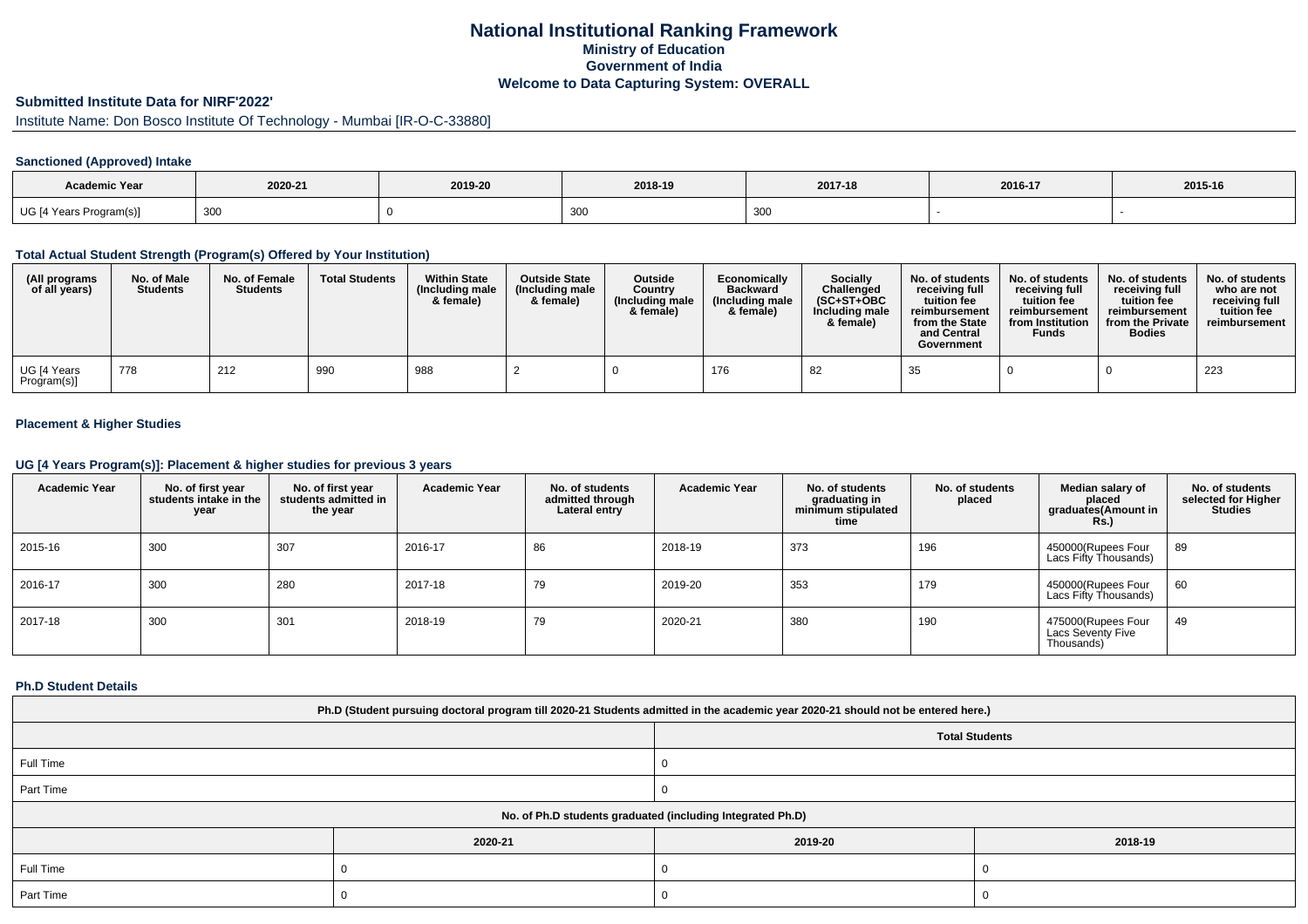| PG (Student pursuing MD/MS/DNB program till 2020-21 Students admitted in the academic year 2021 - 22 should not be entered here) |         |         |  |  |  |
|----------------------------------------------------------------------------------------------------------------------------------|---------|---------|--|--|--|
| Number of students pursuing PG (MD/MS/DNB) program                                                                               |         |         |  |  |  |
| No. of students Graduating in PG (MD/MS/DNB) program                                                                             |         |         |  |  |  |
| 2020-21                                                                                                                          | 2019-20 | 2018-19 |  |  |  |
| 0                                                                                                                                |         |         |  |  |  |

## **Online Education**

| 1. Does all programs/courses were completed on time.                                            |                                                                                       | Yes                                                                                                                                                                                                                                                                                      |                                                |  |
|-------------------------------------------------------------------------------------------------|---------------------------------------------------------------------------------------|------------------------------------------------------------------------------------------------------------------------------------------------------------------------------------------------------------------------------------------------------------------------------------------|------------------------------------------------|--|
| 2. Measures taken to complete the syllabus of courses and programs.                             |                                                                                       | 1. Extensive use of online learning platform/tools like Zoom, Google meet<br>2. Use Moodle LMS for delivery of lectures notes, practical submission, mini project submission, assignments and quiz<br>conductions etc<br>3. Frequent group discussion for mini/major projects completion |                                                |  |
| 3. The period of delay in completion of syllabus (in months).                                   |                                                                                       |                                                                                                                                                                                                                                                                                          |                                                |  |
| 4. The period of delay in conducting exams (in months).                                         |                                                                                       |                                                                                                                                                                                                                                                                                          |                                                |  |
| <b>Portal Name</b>                                                                              | No. of students offered online courses which have credit<br>transferred to transcript | Total no, of online courses which have credit transferred<br>to the transcript                                                                                                                                                                                                           | Total no. of credits transferred to transcript |  |
| Swayam                                                                                          |                                                                                       |                                                                                                                                                                                                                                                                                          |                                                |  |
| 5. No. of courses developed and available online on Swayam platform by your institution faculty |                                                                                       |                                                                                                                                                                                                                                                                                          |                                                |  |

## **Financial Resources: Utilised Amount for the Capital expenditure for previous 3 years**

| <b>Academic Year</b>                                                                                 | 2020-21                                                                    | 2019-20                                                                             | 2018-19                                                                       |  |  |  |
|------------------------------------------------------------------------------------------------------|----------------------------------------------------------------------------|-------------------------------------------------------------------------------------|-------------------------------------------------------------------------------|--|--|--|
|                                                                                                      | <b>Utilised Amount</b>                                                     | <b>Utilised Amount</b>                                                              | <b>Utilised Amount</b>                                                        |  |  |  |
| Annual Capital Expenditure on Academic Activities and Resources (excluding expenditure on buildings) |                                                                            |                                                                                     |                                                                               |  |  |  |
| Library                                                                                              | 1780 (One thousand seven hundred eighty)                                   | 338819 (Three Lakh Thirty Eight Thousand Eight Hundred and<br>Nineteen Only)        | 136374 (One Lakh Thirty Six Thousand Three Hundred and<br>Seventy Four Only)  |  |  |  |
| New Equipment for Laboratories                                                                       | 664995 (Six Lakh Sixty Four Thousand Nine Hundred and<br>Ninety Five Only) | 1435888 (Fourteen Lakh Thirty Five Thousand Eight Hundred<br>and Eighty Eight Only) | 8042369 (Eighty Lakh Forty Two Thousand Three Hundred<br>and Sixty Nine Only) |  |  |  |
| <b>Engineering Workshops</b>                                                                         | 0 (Zero)                                                                   | 34340 (Thirty Four Thousands Three Hundreds Forty)                                  | 413150 (Four lacs Thirteen Thousands One Hundred Fifty)                       |  |  |  |
| Other expenditure on creation of Capital Assets (excluding<br>expenditure on Land and Building)      | 166475 (One Lakh Sixty Six Thousand Four Hundred and<br>Seventy Five Only) | 9714142 (Ninety Seven Lacs Fourteen Thousands One<br>Hundred Forty Two)             | 1366945 (Thirteen Lacs Sixty Six Thousands Nine Hundreds<br>Forty Five)       |  |  |  |

## **Financial Resources: Utilised Amount for the Operational expenditure for previous 3 years**

| <b>Academic Year</b>                                                                                                                                                                           | 2020-21                                                                           | 2019-20                                                                    | 2018-19                                                                                 |  |  |  |
|------------------------------------------------------------------------------------------------------------------------------------------------------------------------------------------------|-----------------------------------------------------------------------------------|----------------------------------------------------------------------------|-----------------------------------------------------------------------------------------|--|--|--|
|                                                                                                                                                                                                | <b>Utilised Amount</b>                                                            | <b>Utilised Amount</b>                                                     | <b>Utilised Amount</b>                                                                  |  |  |  |
| <b>Annual Operational Expenditure</b>                                                                                                                                                          |                                                                                   |                                                                            |                                                                                         |  |  |  |
| Salaries (Teaching and Non Teaching staff)                                                                                                                                                     | 89104235 (Eight Crore Ninety One Lacs Four Thousands Two<br>Hundreds Thirty Five) | 117139080 (Eleven Crores Seventy One Lacs Thirty Nine<br>Thousands Eighty) | 116976616 (Eleven Crores Sixty Nine Lacs Seventy Six<br>Thousands Six Hundreds Sixteen) |  |  |  |
| Maintenance of Academic Infrastructure or consumables and<br>other running expenditures(excluding maintenance of hostels<br>and allied services, rent of the building, depreciation cost, etc) | 13010972 (One Crore Thirty Lacs Ten Thousands Nine<br>Hundreds Seventy Two)       | 47809070 (Four Crores Seventy Eight Lacs Nine Thousands<br>Seventy)        | 71317892 (Seven Crores Thirteen Lacs Seventeen Thousands<br>Eight Hundred Ninety Two)   |  |  |  |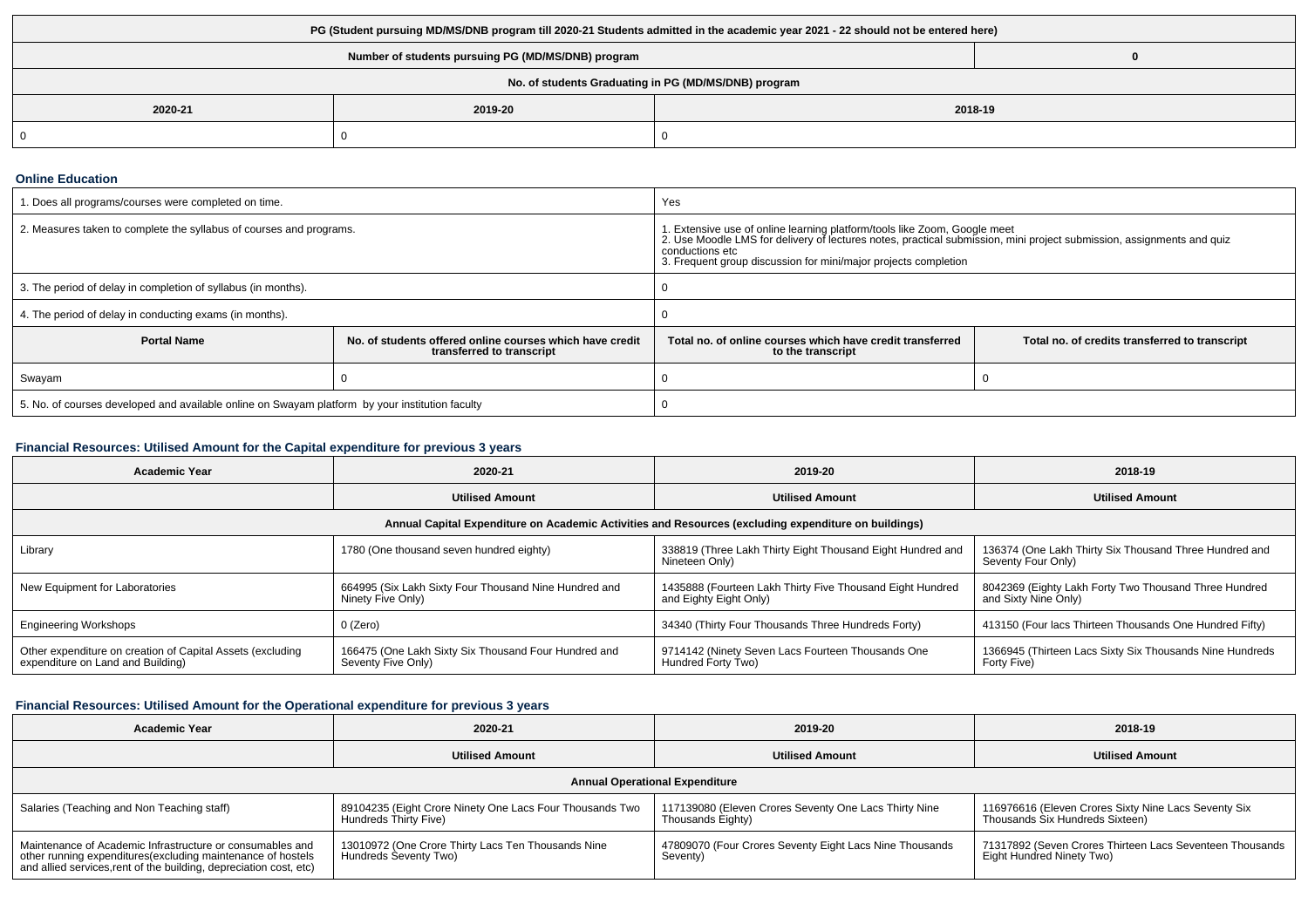| Seminars/Conferences/Workshops | 35952 (Thirty Five Thousand Nine Hundred and Fifty Two | 693033 (Six Lakh Ninety Three Thousand and Thirty Three<br>Only, | I 1577963 (Fifteen Lakh Seventy Seven Thousand Nine<br>Hundred and Sixty Three Only) |
|--------------------------------|--------------------------------------------------------|------------------------------------------------------------------|--------------------------------------------------------------------------------------|
|--------------------------------|--------------------------------------------------------|------------------------------------------------------------------|--------------------------------------------------------------------------------------|

#### **IPR**

| Calendar year            | 2020 | 2019 | 2018 |
|--------------------------|------|------|------|
| No. of Patents Published |      |      |      |
| No. of Patents Granted   |      |      |      |

## **Sponsored Research Details**

| <b>Financial Year</b>                    | 2020-21         | 2019-20                       | 2018-19  |
|------------------------------------------|-----------------|-------------------------------|----------|
| Total no. of Sponsored Projects          |                 |                               |          |
| Total no. of Funding Agencies            |                 |                               |          |
| Total Amount Received (Amount in Rupees) | 30000           | 284000                        | 200000   |
| Amount Received in Words                 | Thirty Thousand | Two Lakh Eighty Four Thousand | Two Lakh |

# **Consultancy Project Details**

| <b>Financial Year</b>                    | 2020-21         | 2019-20                                       | 2018-19                  |
|------------------------------------------|-----------------|-----------------------------------------------|--------------------------|
| Total no. of Consultancy Projects        |                 |                                               |                          |
| Total no. of Client Organizations        |                 |                                               |                          |
| Total Amount Received (Amount in Rupees) | 50000           | 267968                                        | 15000                    |
| Amount Received in Words                 | Fifty Thousands | Two Lacs Sixty Seven nine hundred sixty eight | <b>Fifteen Thousands</b> |

## **Executive Development Program/Management Development Programs**

| <b>Financial Year</b>                                                             | 2020-21        | 2019-20 | 2018-19 |
|-----------------------------------------------------------------------------------|----------------|---------|---------|
| Total no. of Executive Development Programs/ Management<br>Development Programs   | $\overline{0}$ |         |         |
| Total no. of Participants                                                         |                |         |         |
| Total Annual Earnings (Amount in Rupees)(Excluding Lodging<br>& Boarding Charges) | $\overline{0}$ |         |         |
| Total Annual Earnings in Words                                                    | Zero           | Zero    | Zero    |

# **PCS Facilities: Facilities of physically challenged students**

| 1. Do your institution buildings have Lifts/Ramps?                                                                                                         | Yes, more than 80% of the buildings |
|------------------------------------------------------------------------------------------------------------------------------------------------------------|-------------------------------------|
| 2. Do your institution have provision for walking aids, including wheelchairs and transportation from one building to another for<br>handicapped students? | Yes                                 |
| 3. Do your institution buildings have specially designed toilets for handicapped students?                                                                 | Yes, more than 60% of the buildings |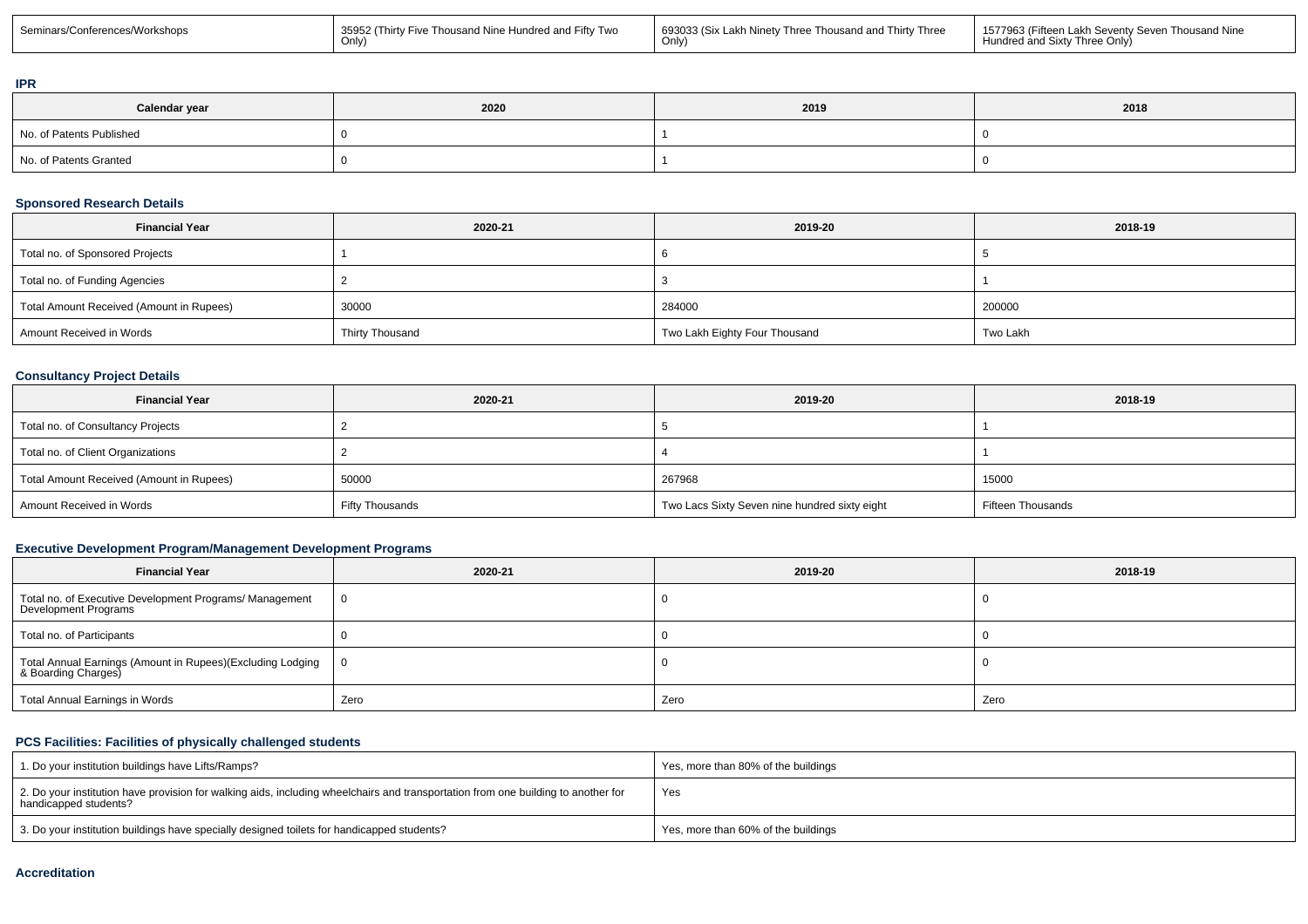## **NBA Accreditation**

1.Does your institute have a valid NBA Accreditation?explorer than the contract of the contract of the contract of the contract of the contract of the contract of the contract of the contract of the contract of the contract of the contract of the contract of the contract of

## **NAAC Accreditation**

| 1. Does your institute have a valid NAAC Accreditation? |            | <b>YES</b>                |      |  |  |
|---------------------------------------------------------|------------|---------------------------|------|--|--|
| Valid from                                              |            | <b>CGPA</b><br>Valid upto |      |  |  |
| 28-03-2019                                              | 27-03-2024 |                           | 2.87 |  |  |

## **Faculty Details**

| Srno           | <b>Name</b>                                     | Age | <b>Designation</b>         | Gender | Qualification | <b>Experience (In</b><br>Months) | <b>Currently working</b><br>with institution? | <b>Joining Date</b> | <b>Leaving Date</b>      | <b>Association type</b> |
|----------------|-------------------------------------------------|-----|----------------------------|--------|---------------|----------------------------------|-----------------------------------------------|---------------------|--------------------------|-------------------------|
|                | ALI IMRAN MIRZA                                 | 45  | <b>Assistant Professor</b> | Male   | M.E.          | 252                              | Yes                                           | 23-07-2006          | $\overline{\phantom{a}}$ | Regular                 |
| $\overline{2}$ | AMIYA KUMAR<br><b>TRIPATHY</b>                  | 50  | Professor                  | Male   | Ph.D          | 348                              | Yes                                           | 24-01-2005          | $\overline{\phantom{a}}$ | Regular                 |
| 3              | ANAGHA<br><b>SHREEKANT</b><br><b>SHASTRI</b>    | 58  | <b>Assistant Professor</b> | Female | M.E.          | 444                              | Yes                                           | 01-10-2003          | $\mathbf{u}$             | Regular                 |
| 4              | ANICE MARIAMMA<br><b>MATHEW</b>                 | 40  | <b>Assistant Professor</b> | Female | M.Sc.         | 150                              | No                                            | 20-06-2011          | 31-12-2021               | Adhoc / Contractual     |
| 5              | <b>APARNA MOHAN</b><br><b>TELGOTE</b>           | 40  | <b>Assistant Professor</b> | Female | M.E.          | 204                              | Yes                                           | 02-07-2011          | $\overline{\phantom{a}}$ | Regular                 |
| 6              | <b>ARUNA SANJAY</b><br>KHUBALKAR                | 42  | <b>Assistant Professor</b> | Female | M.E.          | 228                              | Yes                                           | 11-06-2013          | $\overline{\phantom{a}}$ | Regular                 |
| $\overline{7}$ | Ashwini Varadraj<br>Kotrashetti                 | 47  | <b>Assistant Professor</b> | Female | Ph.D          | 274                              | Yes                                           | 02-07-2002          | $\overline{\phantom{a}}$ | Regular                 |
| 8              | Bajirao Hanmantrao<br>Nangarepatil              | 33  | <b>Assistant Professor</b> | Male   | M.Tech        | 114                              | No                                            | 19-07-2018          | 31-12-2020               | Adhoc / Contractual     |
| 9              | <b>BUDDHIPRIY</b><br><b>CHAVAN</b>              | 47  | <b>Assistant Professor</b> | Male   | M.E.          | 234                              | Yes                                           | 05-12-2008          | $\overline{\phantom{a}}$ | Regular                 |
| 10             | <b>CLETA AUGUSTA</b><br>PEREIRA                 | 33  | <b>Assistant Professor</b> | Female | M.Tech        | 138                              | Yes                                           | 01-01-2010          | $\mathbf{u}$             | Regular                 |
| 11             | DEEPALI DEVIDAS<br>KAYANDE                      | 34  | <b>Assistant Professor</b> | Female | M.Tech        | 147                              | No                                            | 31-05-2013          | 31-12-2021               | Regular                 |
| 12             | <b>DEEPIKA</b><br>ABHISHEKKUMAR<br><b>GUPTA</b> | 33  | <b>Assistant Professor</b> | Female | M.E.          | 120                              | Yes                                           | 27-06-2016          | $\overline{\phantom{a}}$ | Regular                 |
| 13             | <b>DEVYANI BALASRA</b>                          | 27  | <b>Assistant Professor</b> | Female | M.A           | 54                               | No                                            | 17-06-2019          | 31-12-2021               | Adhoc / Contractual     |
| 14             | <b>DIPTI S JADHAV</b>                           | 39  | <b>Assistant Professor</b> | Female | M.E.          | 188                              | Yes                                           | 12-11-2007          | $\overline{\phantom{a}}$ | Regular                 |
| 15             | <b>DITTY VARGHESE</b>                           | 31  | <b>Assistant Professor</b> | Female | M.E.          | 120                              | Yes                                           | 26-07-2011          | $\overline{\phantom{a}}$ | Regular                 |
| 16             | FREDA VENESSA<br>CARVALHO                       | 39  | <b>Assistant Professor</b> | Female | M.E.          | 213                              | Yes                                           | 01-11-2003          | $\overline{\phantom{a}}$ | Regular                 |
| 17             | <b>GEJO GEORGE</b>                              | 36  | <b>Assistant Professor</b> | Female | M.E.          | 168                              | Yes                                           | 12-11-2007          |                          | Regular                 |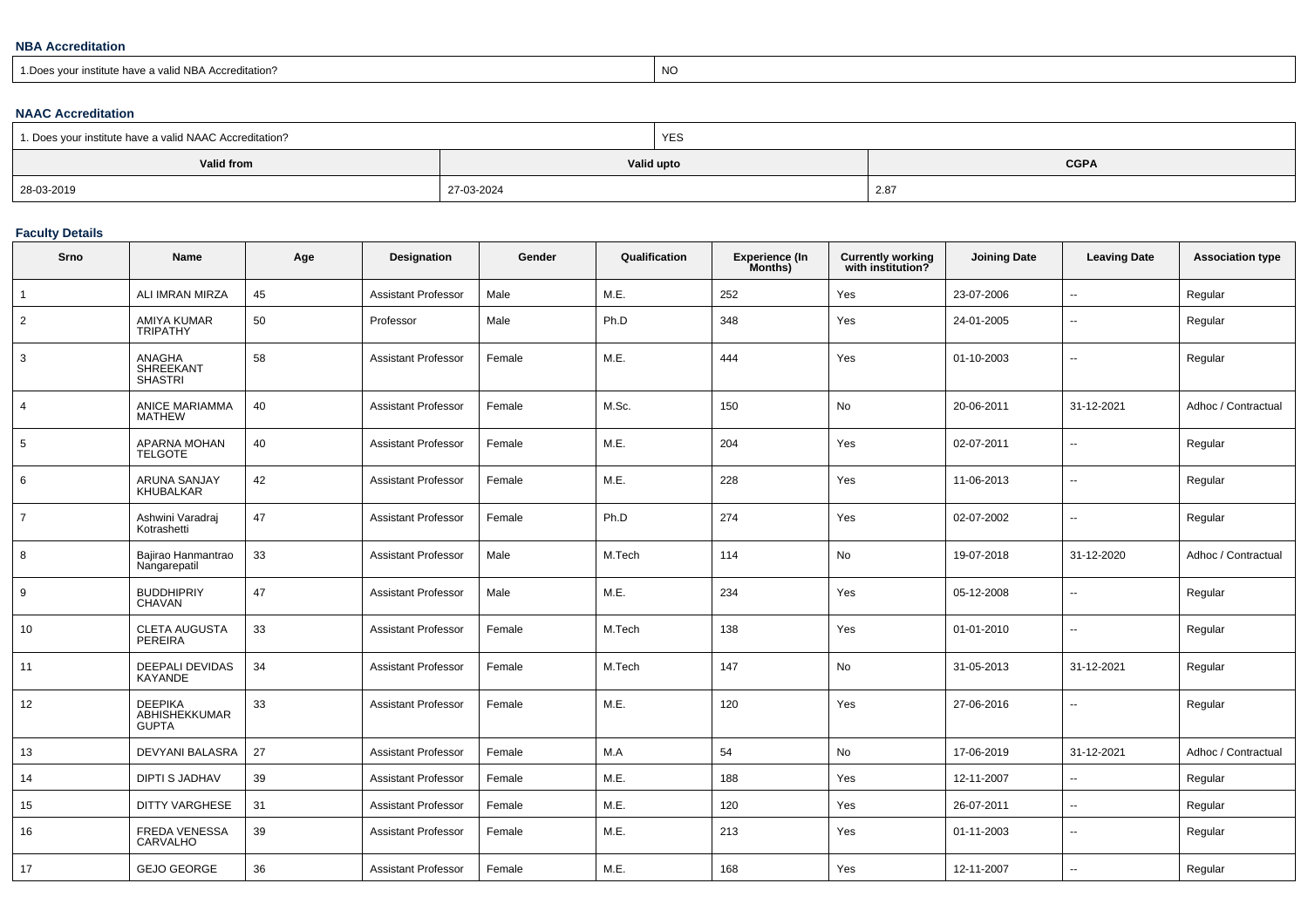| 18 | <b>GEORGENA</b><br>KANNUKKADAN                 | 31 | <b>Assistant Professor</b> | Male   | M.E.   | 78  | No  | 01-07-2016 | 31-12-2020               | Adhoc / Contractual |
|----|------------------------------------------------|----|----------------------------|--------|--------|-----|-----|------------|--------------------------|---------------------|
| 19 | <b>HEMANT SURESH</b><br>HOGADE                 | 40 | <b>Assistant Professor</b> | Male   | M.Tech | 196 | Yes | 06-09-2010 | --                       | Adhoc / Contractual |
| 20 | JANHAVI ARVIND<br><b>BAIKERIKAR</b>            | 43 | <b>Assistant Professor</b> | Female | M.E.   | 252 | Yes | 18-05-2007 | $\overline{\phantom{a}}$ | Regular             |
| 21 | <b>JENIFER ABIN</b><br>VALLIARA                | 32 | <b>Assistant Professor</b> | Female | M.E.   | 114 | No  | 25-06-2013 | 31-12-2020               | Adhoc / Contractual |
| 22 | JITHIN SAJI ISAAC                              | 32 | <b>Assistant Professor</b> | Male   | M.E.   | 126 | Yes | 01-06-2012 | --                       | Regular             |
| 23 | <b>JOHNSON</b><br>VARGHESE<br>NELLISERY        | 35 | <b>Assistant Professor</b> | Male   | M.E.   | 96  | Yes | 17-07-2013 | --                       | Regular             |
| 24 | JUNED AHAMAD<br>RAFIK AHAMAD                   | 34 | <b>Assistant Professor</b> | Male   | M.E.   | 144 | Yes | 17-07-2017 | $\overline{\phantom{a}}$ | Regular             |
| 25 | KALPITA AJINKYA<br>WAGASKAR                    | 41 | <b>Assistant Professor</b> | Female | M.Tech | 150 | Yes | 02-01-2015 | --                       | Regular             |
| 26 | KARTIKI<br>ANILKUMAR<br><b>BHAVE</b>           | 42 | <b>Assistant Professor</b> | Female | M.Sc.  | 210 | Yes | 02-01-2007 | --                       | Regular             |
| 27 | LAKSHMI<br>VINAYAKVITTHAL                      | 30 | <b>Assistant Professor</b> | Female | M.E.   | 90  | No  | 14-06-2012 | 31-12-2020               | Adhoc / Contractual |
| 28 | Madan Suresh<br>Kulkarni                       | 36 | <b>Assistant Professor</b> | Male   | M.Tech | 102 | No  | 06-08-2018 | 31-12-2020               | Adhoc / Contractual |
| 29 | <b>MADHAVI</b><br><b>SURYAKANT</b><br>PEDNEKAR | 44 | <b>Assistant Professor</b> | Female | M.E.   | 228 | Yes | 09-07-2002 | $\overline{\phantom{a}}$ | Regular             |
| 30 | <b>MAHESH</b><br>MADHUSUDAN<br>RAJWADE         | 39 | <b>Assistant Professor</b> | Male   | M.E.   | 192 | Yes | 21-06-2013 | $\overline{\phantom{a}}$ | Regular             |
| 31 | <b>MAYURA HARSHAL</b><br><b>GAVHANE</b>        | 35 | <b>Assistant Professor</b> | Female | M.E.   | 131 | No  | 26-12-2012 | 31-12-2020               | Adhoc / Contractual |
| 32 | MURALIDHARA<br>RAO NAKKA                       | 56 | Professor                  | Male   | Ph.D   | 367 | No  | 06-06-2017 | 30-06-2021               | Regular             |
| 33 | NAHEED ANJUM<br>ABRAR AHMED                    | 33 | <b>Assistant Professor</b> | Female | M.E.   | 102 | No  | 01-08-2011 | 31-12-2020               | Adhoc / Contractual |
| 34 | Namita Surendra<br>Agarwal                     | 48 | <b>Assistant Professor</b> | Female | M.E.   | 276 | Yes | 01-08-2001 | --                       | Regular             |
| 35 | <b>NILESH AHOK</b><br>GAWARE                   | 34 | <b>Assistant Professor</b> | Male   | M.E.   | 144 | Yes | 06-07-2015 | --                       | Regular             |
| 36 | NILESH SUBHASH<br>GHAVATE                      | 32 | <b>Assistant Professor</b> | Male   | M.Tech | 96  | Yes | 29-11-2010 | --                       | Regular             |
| 37 | PALLAVI RAHUL<br><b>MAHADIK</b>                | 36 | <b>Assistant Professor</b> | Female | M.Sc.  | 132 | Yes | 03-07-2017 | $\sim$                   | Regular             |
| 38 | PAVAN ARVIN<br>KULKARNI                        | 36 | <b>Assistant Professor</b> | Male   | M.Tech | 132 | Yes | 01-07-2015 | $\overline{\phantom{a}}$ | Regular             |
| 39 | POONAM SANJAY<br><b>CHAKRABORTY</b>            | 43 | <b>Assistant Professor</b> | Female | M.E.   | 240 | Yes | 14-08-2006 | --                       | Regular             |
| 40 | PRADEEPKUMAR<br>SURYAWANSHI                    | 44 | <b>Assistant Professor</b> | Male   | Ph.D   | 192 | Yes | 06-06-2009 | $\sim$                   | Regular             |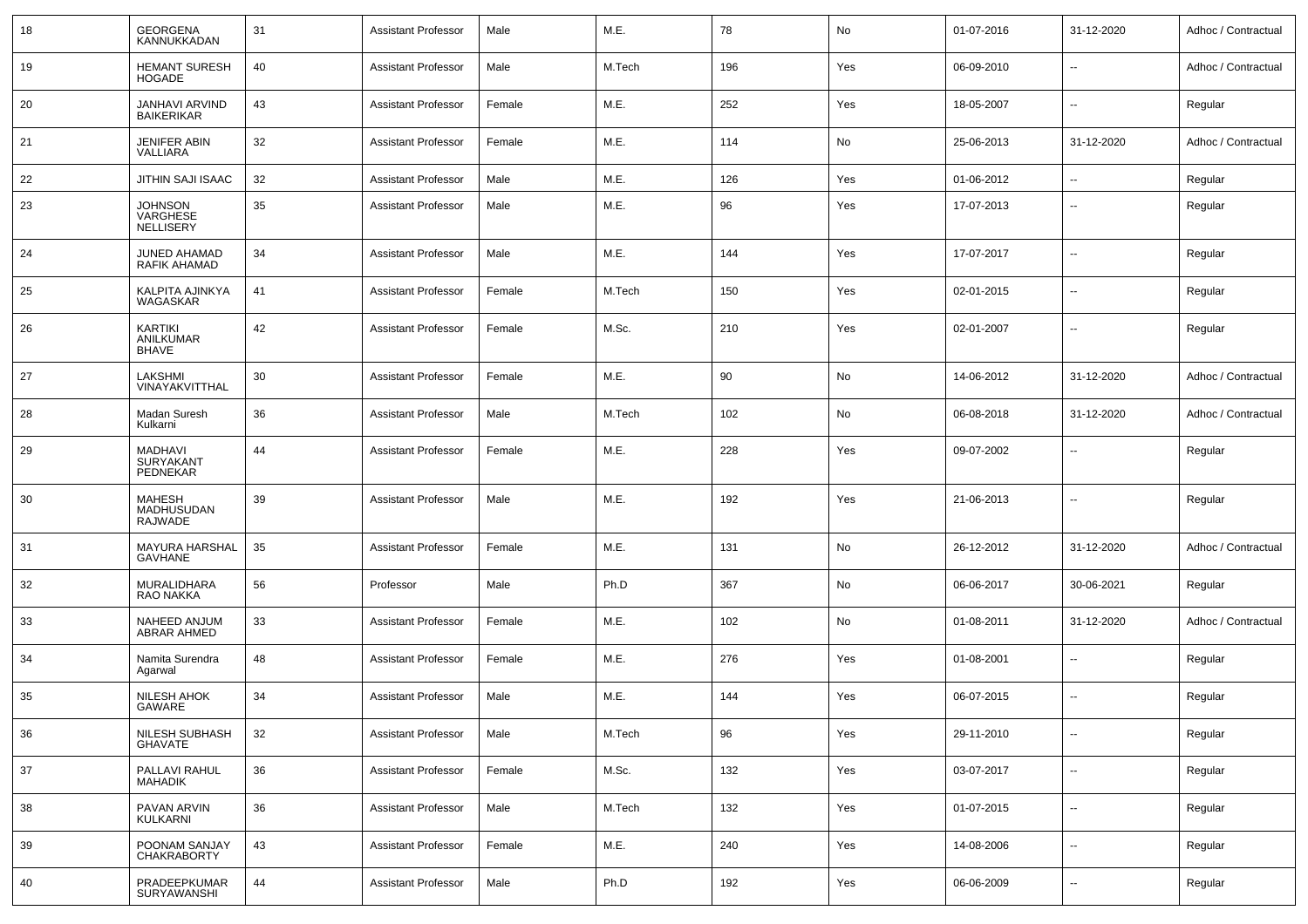| 41 | PRASAD<br><b>JAYAWANT</b><br>PADALKAR         | 43 | <b>Assistant Professor</b>                          | Male   | M.E.             | 250 | Yes | 02-01-2013 | ۰.                       | Regular             |
|----|-----------------------------------------------|----|-----------------------------------------------------|--------|------------------|-----|-----|------------|--------------------------|---------------------|
| 42 | PRASANNA<br><b>GOVINDAN</b><br><b>NAMBIAR</b> | 60 | Dean / Principal /<br>Director / Vice<br>Chancellor | Male   | M.E.             | 478 | Yes | 20-01-2009 | $\sim$                   | Regular             |
| 43 | PRATIBHA ROHIT<br><b>DUMANE</b>               | 51 | <b>Assistant Professor</b>                          | Female | M.E.             | 360 | Yes | 07-06-2004 | $\sim$                   | Regular             |
| 44 | PRIYA VINOD<br>KAUL                           | 32 | <b>Assistant Professor</b>                          | Female | M.E.             | 96  | Yes | 07-07-2015 | $\sim$                   | Regular             |
| 45 | <b>REVATHY</b><br>SUNDARAJAN                  | 54 | <b>Assistant Professor</b>                          | Female | Ph.D             | 348 | Yes | 16-06-2004 | $\sim$                   | Adhoc / Contractual |
| 46 | ROSILDA SELVIN                                | 53 | Professor                                           | Female | Ph.D             | 196 | Yes | 01-09-2016 | $\sim$                   | Visiting            |
| 47 | <b>SACHIN SATAPA</b><br><b>SHERAVI</b>        | 32 | <b>Assistant Professor</b>                          | Male   | M.Tech           | 108 | Yes | 19-12-2016 | $\sim$                   | Regular             |
| 48 | Sachin Sureshrao<br>Sugave                    | 37 | <b>Assistant Professor</b>                          | Male   | M.A              | 156 | Yes | 01-08-2018 | $\sim$                   | Regular             |
| 49 | <b>SAMEER ULHAS</b><br><b>HADKAR</b>          | 42 | <b>Assistant Professor</b>                          | Male   | M.Sc.            | 156 | Yes | 01-08-2007 | $\sim$                   | Regular             |
| 50 | SANA SIRAJULHAQ<br><b>SHAIKH</b>              | 37 | <b>Assistant Professor</b>                          | Female | M.E.             | 156 | Yes | 18-06-2008 | $\sim$                   | Regular             |
| 51 | SANDEEP<br><b>DASGUPTA</b>                    | 46 | <b>Assistant Professor</b>                          | Male   | M.Tech           | 216 | No  | 04-10-2010 | 05-01-2022               | Regular             |
| 52 | SANDEEP<br>PRABHAKAR<br><b>SABNIS</b>         | 56 | <b>Assistant Professor</b>                          | Male   | M.Tech           | 178 | Yes | 02-01-2009 | $\mathbf{u}$             | Regular             |
| 53 | SATISHKUMAR<br>SARJERAO<br>CHAVAN             | 45 | Associate Professor                                 | Male   | Ph.D             | 256 | Yes | 15-03-2004 | $\sim$                   | Regular             |
| 54 | SATYANARAYANA<br>MALLESHAM<br><b>NAGULA</b>   | 30 | <b>Assistant Professor</b>                          | Male   | MSc(Mathematics) | 84  | Yes | 09-07-2018 | $\overline{a}$           | Regular             |
| 55 | <b>SEJAL MAHAVIR</b><br><b>CHOPRA</b>         | 40 | <b>Assistant Professor</b>                          | Female | M.E.             | 180 | Yes | 01-07-2013 | $\overline{\phantom{a}}$ | Regular             |
| 56 | SHAFAQUE FATMA<br>SHAUKAT ALI                 | 30 | <b>Assistant Professor</b>                          | Female | M.E.             | 85  | No  | 02-01-2015 | 31-12-2020               | Adhoc / Contractual |
| 57 | Shaikh Phiroj<br>Chhaware                     | 44 | Associate Professor                                 | Male   | Ph.D             | 264 | Yes | 10-08-2018 | Ξ.                       | Regular             |
| 58 | SHAINILA FAIYAZ<br>MULLA                      | 35 | Lecturer                                            | Female | B.E              | 153 | Yes | 04-08-2008 | $\sim$                   | Adhoc / Contractual |
| 59 | Shashikant<br>Sampatrao Pawar                 | 42 | <b>Assistant Professor</b>                          | Male   | Ph.D             | 144 | Yes | 13-07-2018 | $\sim$                   | Regular             |
| 60 | SHIVSEVAK NEGI                                | 44 | <b>Assistant Professor</b>                          | Male   | M.E.             | 192 | Yes | 20-09-2005 | $\sim$                   | Regular             |
| 61 | SHREEPRASAD<br>SHREERAM<br><b>MANOHAR</b>     | 34 | <b>Assistant Professor</b>                          | Male   | M.E.             | 154 | Yes | 17-06-2013 | ۰.                       | Regular             |
| 62 | <b>SUDHAKAR</b><br>SHAMRAO<br>AMBHORE         | 41 | <b>Assistant Professor</b>                          | Male   | M.E.             | 162 | Yes | 04-01-2013 | $\sim$                   | Regular             |